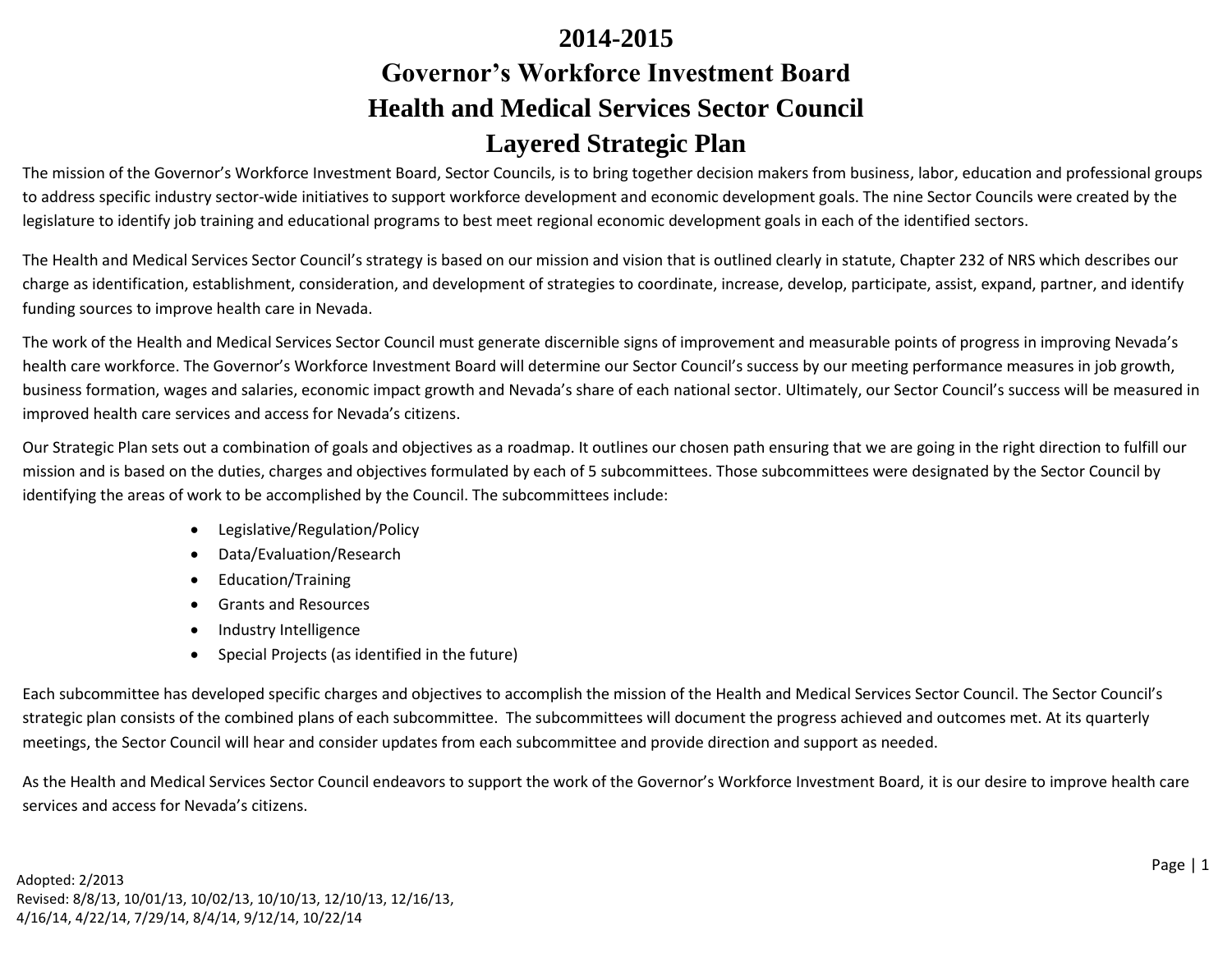#### **Governor's Workforce Investment Board Health and Medical Services Sector Council Duties**

Analyze and apply workforce intelligence to develop sector-wide strategies to improve the talent pipeline

Maintain communication and collaboration with the Nevada Commission on Economic Development & Governor's Office of Economic Development to determine the workforce training needs of companies moving to or expanding in the State of Nevada

Support Health Care and Medical Services Sector Council's development of health care sector strategic plan to support sector businesses in meeting their human resource needs

| <b>GWIB Health and Medical Services Sector Council Subcommittees</b> |                                 |                    |                         |                                               |
|----------------------------------------------------------------------|---------------------------------|--------------------|-------------------------|-----------------------------------------------|
| Legislative/Regulation/Policy                                        | Data Evaluation and<br>Research | Education/Training | Grants and<br>Resources | Economic<br>(Name chg pending)<br>Development |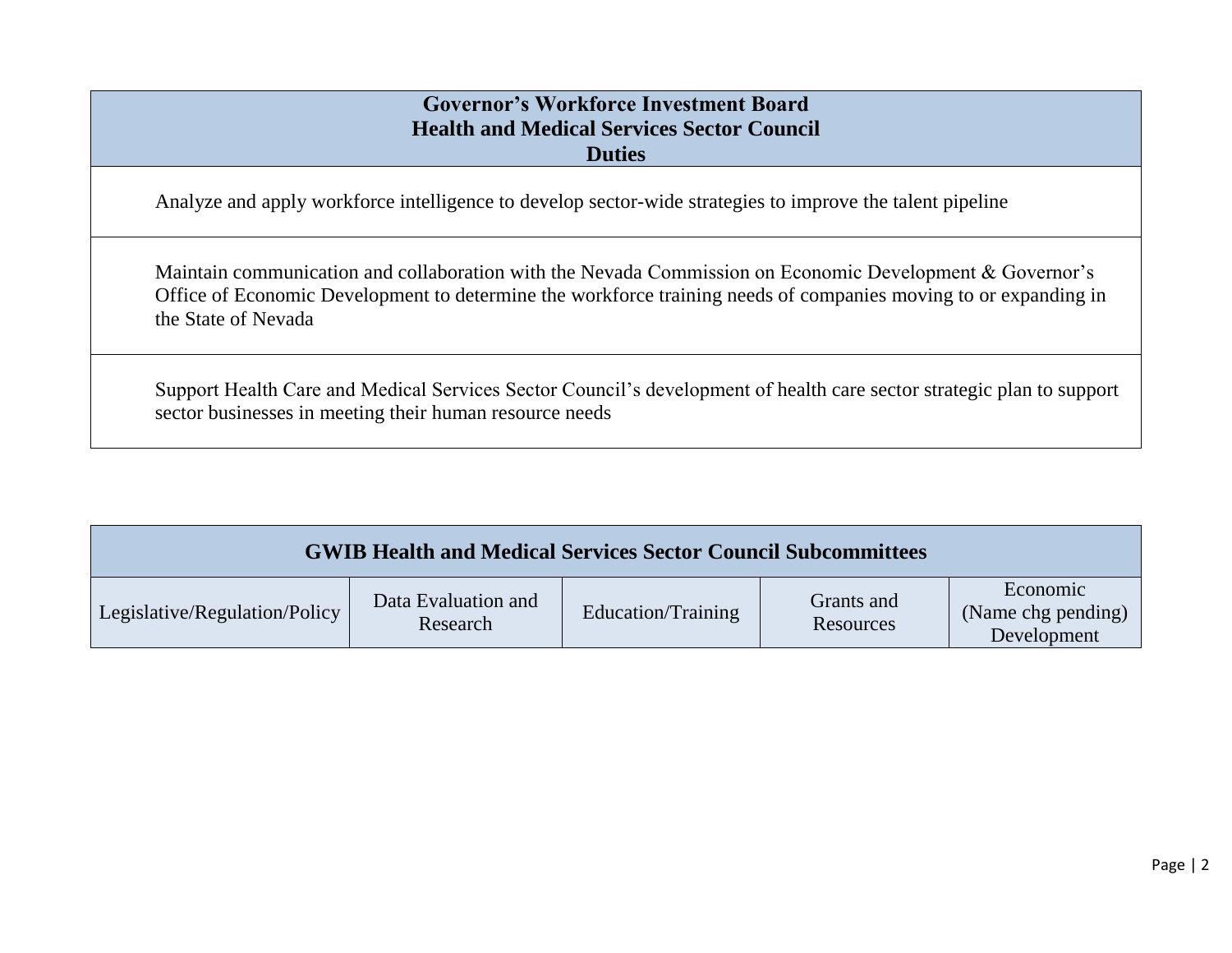## **Legislative/Regulation/Policy Subcommittee**

Subcommittee Charge *(Previously Specific Duties)*

Identify and prioritize a list of potential public policy to be addressed during the next Legislative Session

Serve as a resource for Nevada in understanding the potential changes in health workforce dynamics and the potential impact on health care quality that may come from healthcare reform

Coordinate with Governor's Office of Economic Development on issues related to legislation regulation and policy

Provide support as needed in preparation for and during the next Legislative Session, if requested by the Director of DETR or Office of the Governor

Identify indicators of health care quality and availability related to the health care workforce

Maintain coordination with and provide regular updates to the full Health and Medical Services Sector Council

#### Subcommittee Objectives

- 1. Identify the highest priorities on the Legislative policy initiative list submitted to the Department of Employment, Training and Rehabilitation
- 2. Continue development of the health care occupations minimum data set
- 3. Continue to monitor health care reform and its specific impact on and need for health care workforce
- 4. Identify and report to the Council issues related to the healthcare workforce as they emerge or develop in the Legislative Session

Subcommittee Progress and Outcomes (Deliverables pending and completed)

1. "Final Policy Initiatives" and memorandum "Submission of Health Workforce Potential Policy Initiatives" submitted on October 23, 2012 (completed)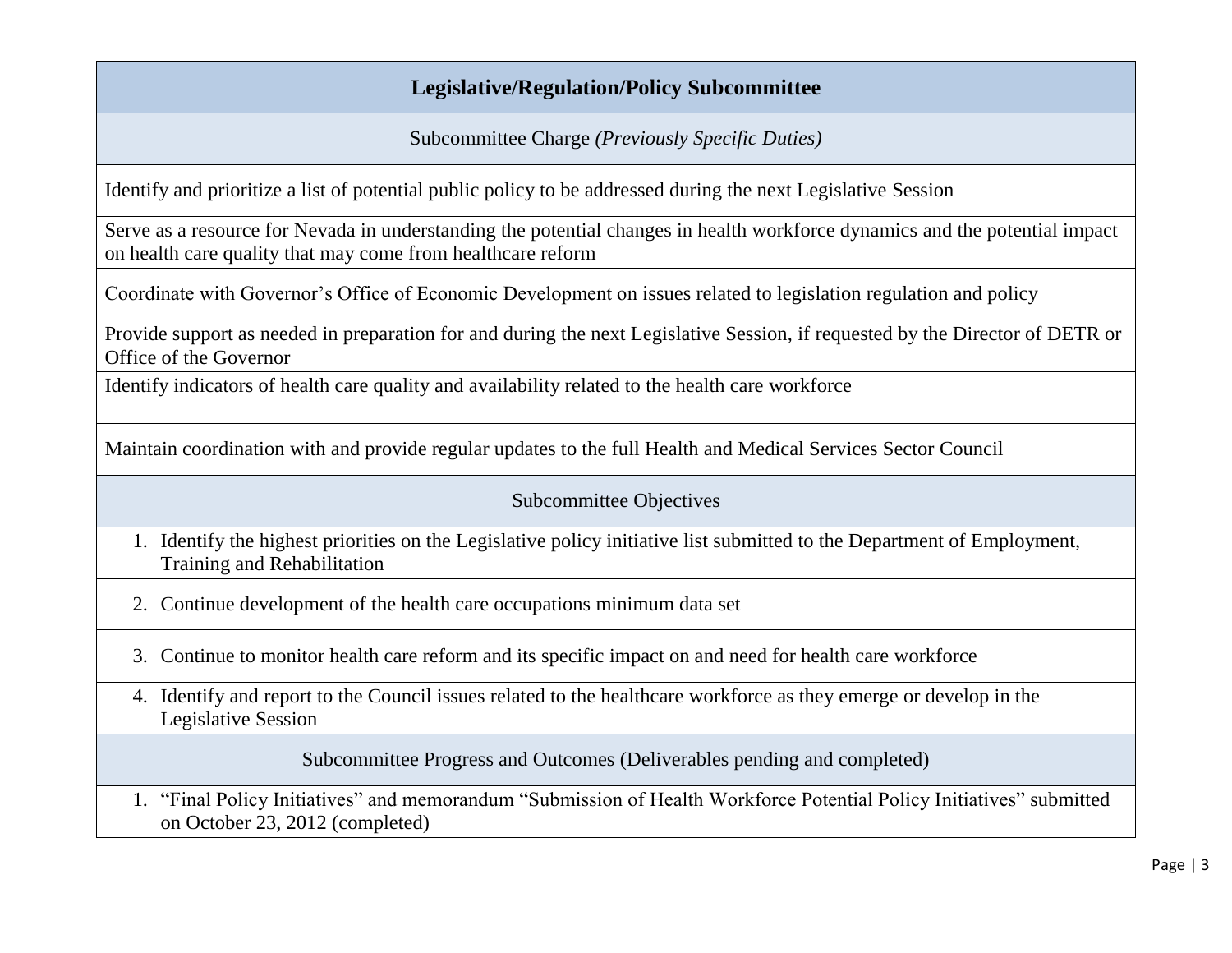- 2. Development of the health care occupations minimum data set is addressed in the "Final Policy Initiatives Post-Legislative Session Report" (completed)
- 3. Monitor health care reform and its specific impact on and need for health care workforce as the health insurance exchange, the information exchange and Medicaid expansion are implemented (ongoing)
- 4. Identify and report to the Council issues related to the healthcare workforce as they emerge or develop in the Legislative Session (completed)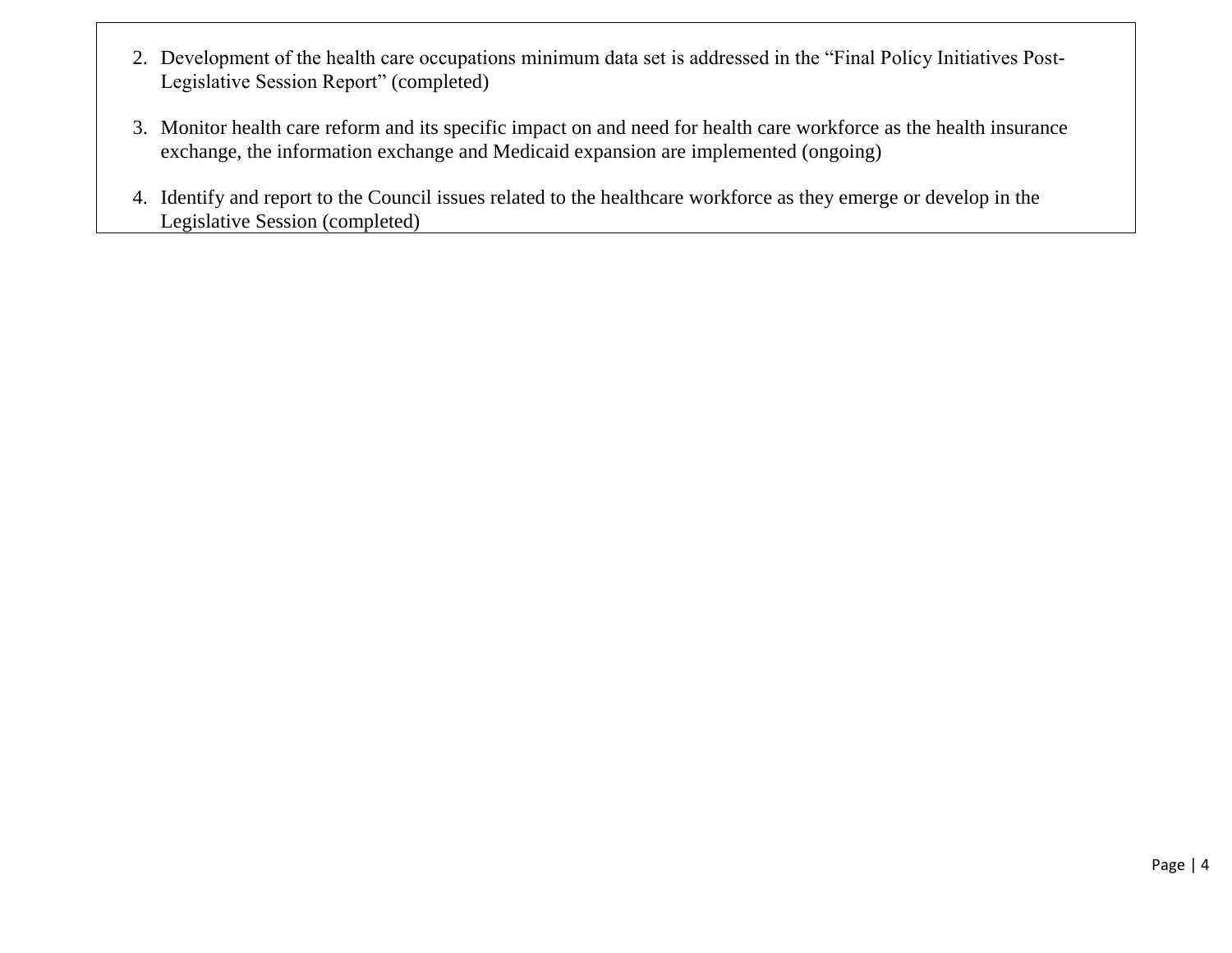### **Data Evaluation and Research Subcommittee**

Subcommittee Charge *(Previously Specific Duties)*

Support the development of health workforce supply and demand analysis

Assist all Health and Medical Services Sector Council committees in providing necessary data to support their efforts

Assist Governor's Office of Economic Development in supporting their need for data in the healthcare sector area

Maintain coordination with and provide regular updates to the full Health and Medical Services Sector Council

Subcommittee Objectives

- 1. Demand data:
- (a) Undertake statewide hospital and health sector vacancy and turnover analysis with the Nevada Hospital Association, Nevada Health Care Association, Nevada State Medical Association and other interested stakeholders
- (b) Update demand analysis contained in Health Workforce in Nevada report based on information that becomes available during 2013 (e.g., updated/revised DETR employment estimates and projections)
	- 2. Supply data:
- (a) Communicate with primary state licensing boards to facilitate the adoption of Minimum Data Set (MDS) data collection. Secure MDS data for one regulatory board, secure commitment for one additional regulatory board to implement adoption of MDS
- (b) Analyze/summarize nursing MDS collected to date, including recommendations for the adoption of MDS data collection by other state licensing agencies
- (c) Update and expand Integrated Postsecondary Education Data System (IPEDS) data collection and data base to include both student enrollment and graduation/completion data
- (d) Develop "cross walk" between IPEDS data set and health program inventory being undertaken by the Education Subcommittee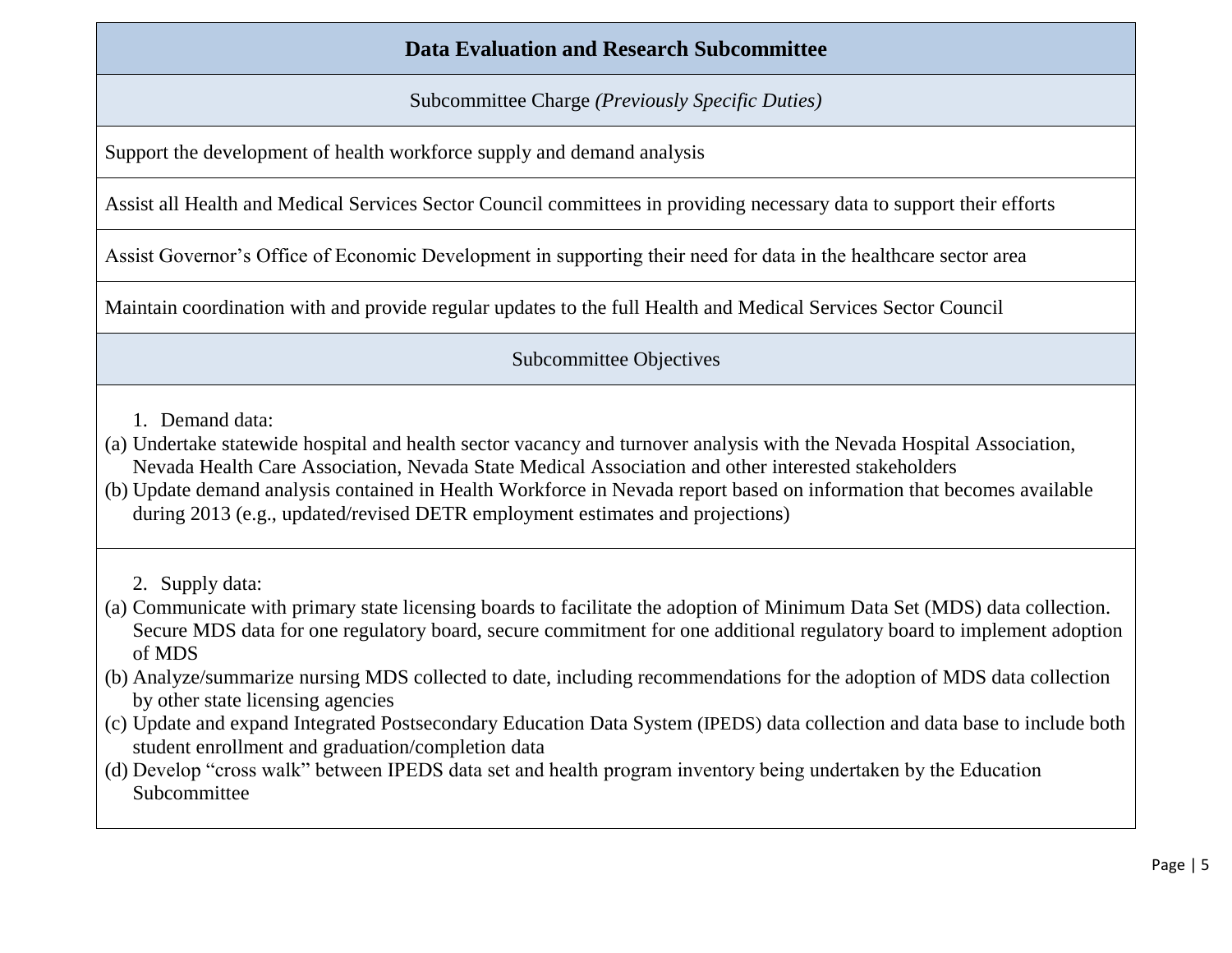- 3. Health workforce requirements:
- (a) Develop health workforce requirements model for medicine, including undergraduate and graduate medical education cost estimates
- (b) Develop health workforce requirements model for primary care, including medicine and non-physician primary care providers
- (c) Inventory and update data on major health workforce supply and demand "inputs": health workforce licensure and employment counts, education pipeline data, health workers' salary and benefits data, population data, health facilities data, health care expenditures, insurance coverage expansion data
- (d) Complete white paper: "Forces Shaping Health Workforce Supply and Demand in Nevada."

4. Impact of reform:

Evaluate the impact of Medicaid expansion and other ACA provisions on health workforce supply and demand in Nevada

- 5. Council support and other related activities:
- (a) Update Health Care Careers in Nevada manual, including Spanish language version
- (b) Support Council and subcommittees as requested

Subcommittee Progress and Outcomes

## 1. Demand data:

- (a) Undertake statewide hospital and health sector vacancy and turnover analysis with the Nevada Hospital Association, Nevada Health Care Association, Nevada State Medical Association and other interested stakeholders – questionnaires completed, survey's to be administered during January-February 2014.
- 5. Council support and other related activities:

(a) Update Health Care Careers in Nevada manual, including Spanish language version – Revised version -- Health Care Careers in Nevada, 2014-2015 edition – completed and available online at [www.highsierrahec.org.](http://www.highsierrahec.org/) Note: No Spanish language version was produced; Spanish-language marketing and outreach will take place beginning January 2014.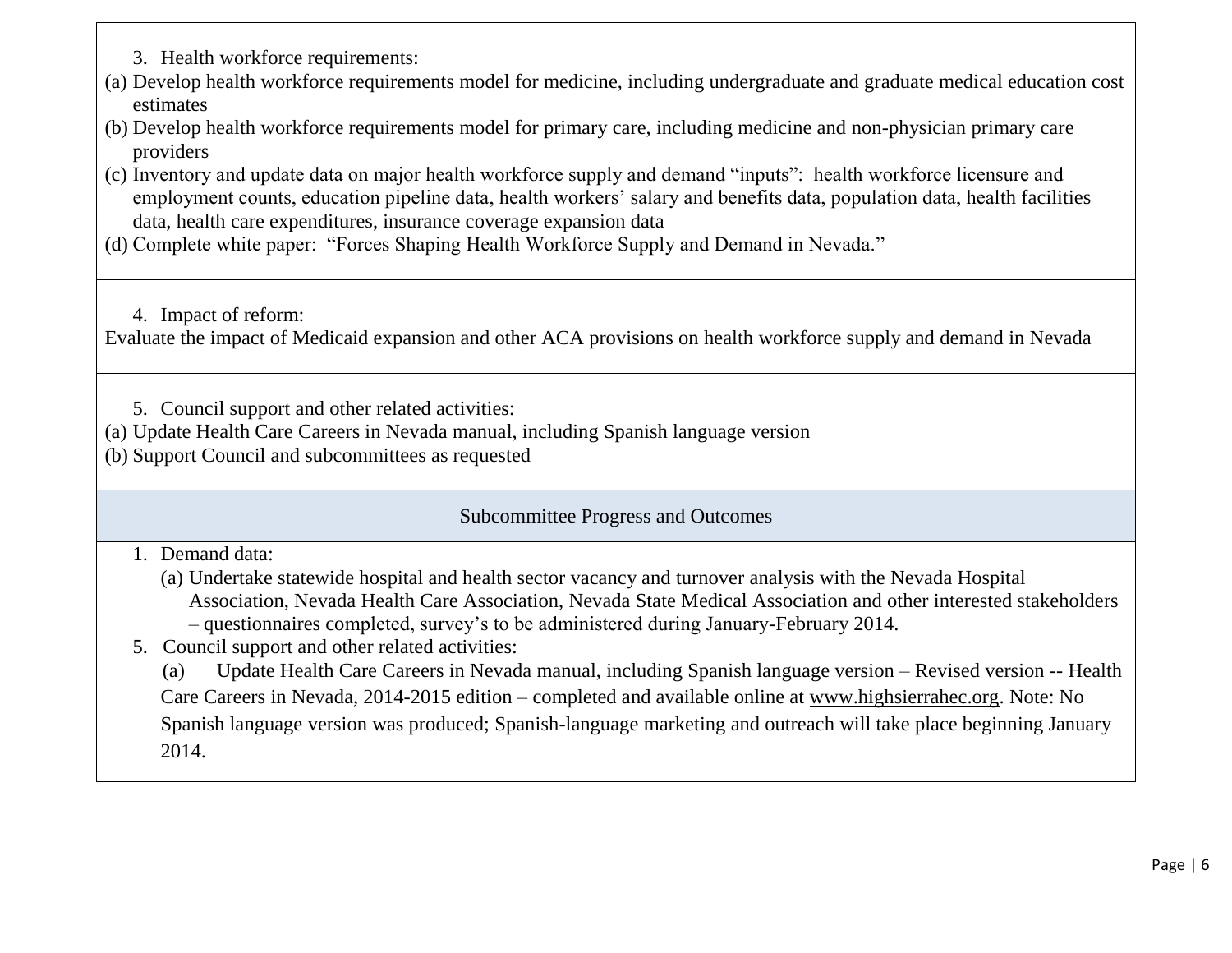## **Education/Training Subcommittee**

Subcommittee Charge *(Previously Specific Duties)*

Map the talent pipeline for the healthcare sector and identify where the talent needed will come from now, in the near-term and in the future

Work with K-16 to identify and promote healthcare readiness, mentoring and programs that nurture students potentially inclined to enter healthcare workforce (e.g. STEM programs and HOSA, etc.)

Work with DETR to support health workforce career training

Work with higher and secondary education institutions to promote health workforce education, training and research

Support the development of health workforce supply and demand analysis

Maintain coordination with and provide regular updates to the full Health and Medical Services Sector Council

#### Subcommittee Objectives

- 1. Conduct an inventory of education programs throughout the state of Nevada preparing a health care and medical services workforce. At a minimum include K-16, (public and private) as well as specialized industry association training opportunities
- 2. Collaborate with K-16 in the review of academic education standards and specialized healthcare workforce education standards
- 3. Maintain connectivity with the Industry Intelligence and Data, Evaluation and Research subcommittees
- 4. Develop orientation to health careers and education materials for elementary middle and high school counselors
- 5. Conduct job career fair and explore job shadowing opportunities
- 6. Identify stackable credentials within health care workforce
- 7. Produce marketing materials for health care workforce opportunities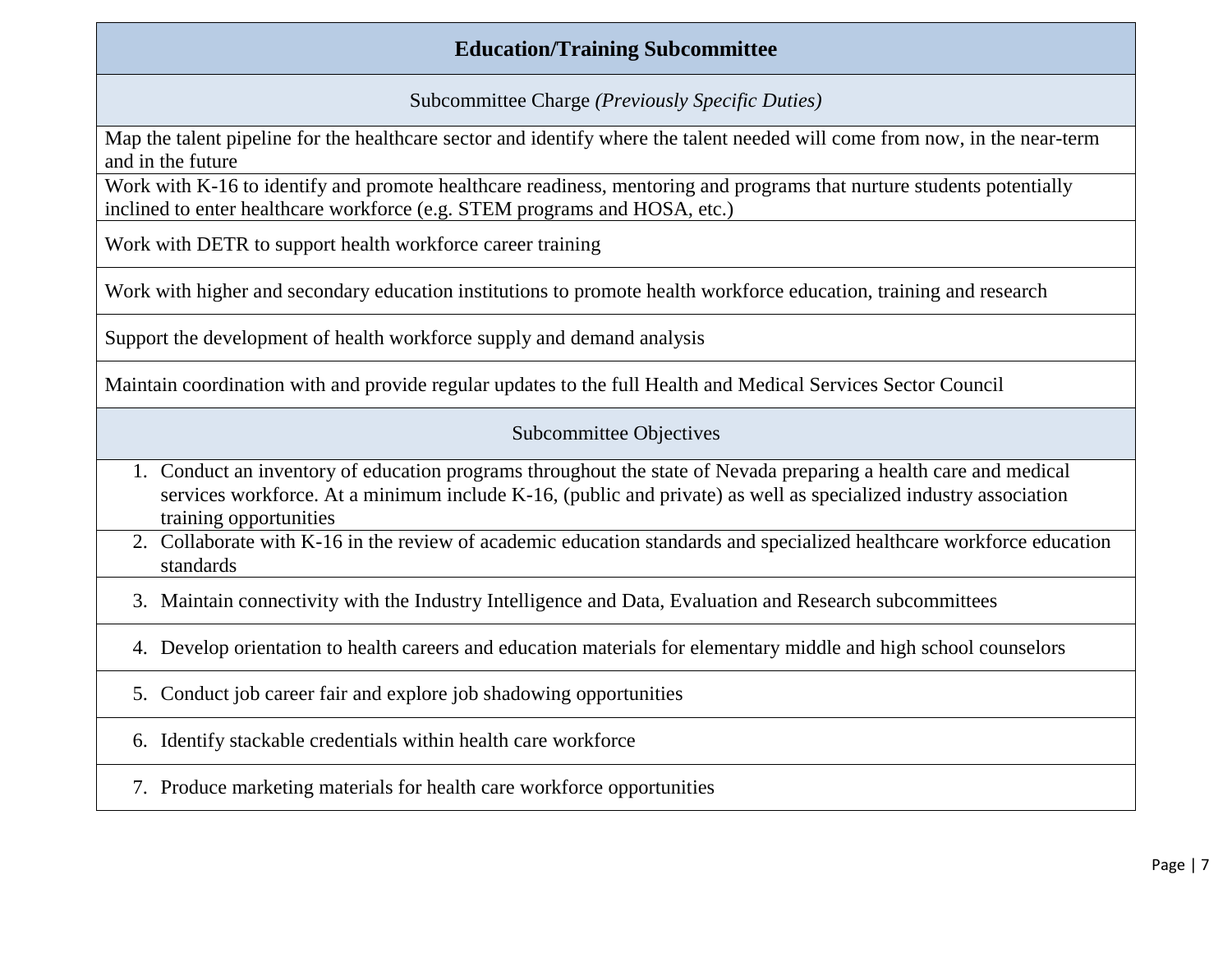- 8. Obtain data used for assessments to see strengths and weaknesses of students, etc., and employability skills for healthcare workers (e.g., WorkKeys and the Employability Skills Readiness Assessment)
- 9. Collaborate with the DETR/NSHE Career Connect Program regarding the Health Care Workforce

10.Obtain additional support for vocational training for those with disabilities

Subcommittee Progress and Outcomes

- 1. Creation of a health education program inventory is 80% complete
- 2. Collaborated in the development of an updated health careers manual to promote health professions for future students—manual is currently at the printer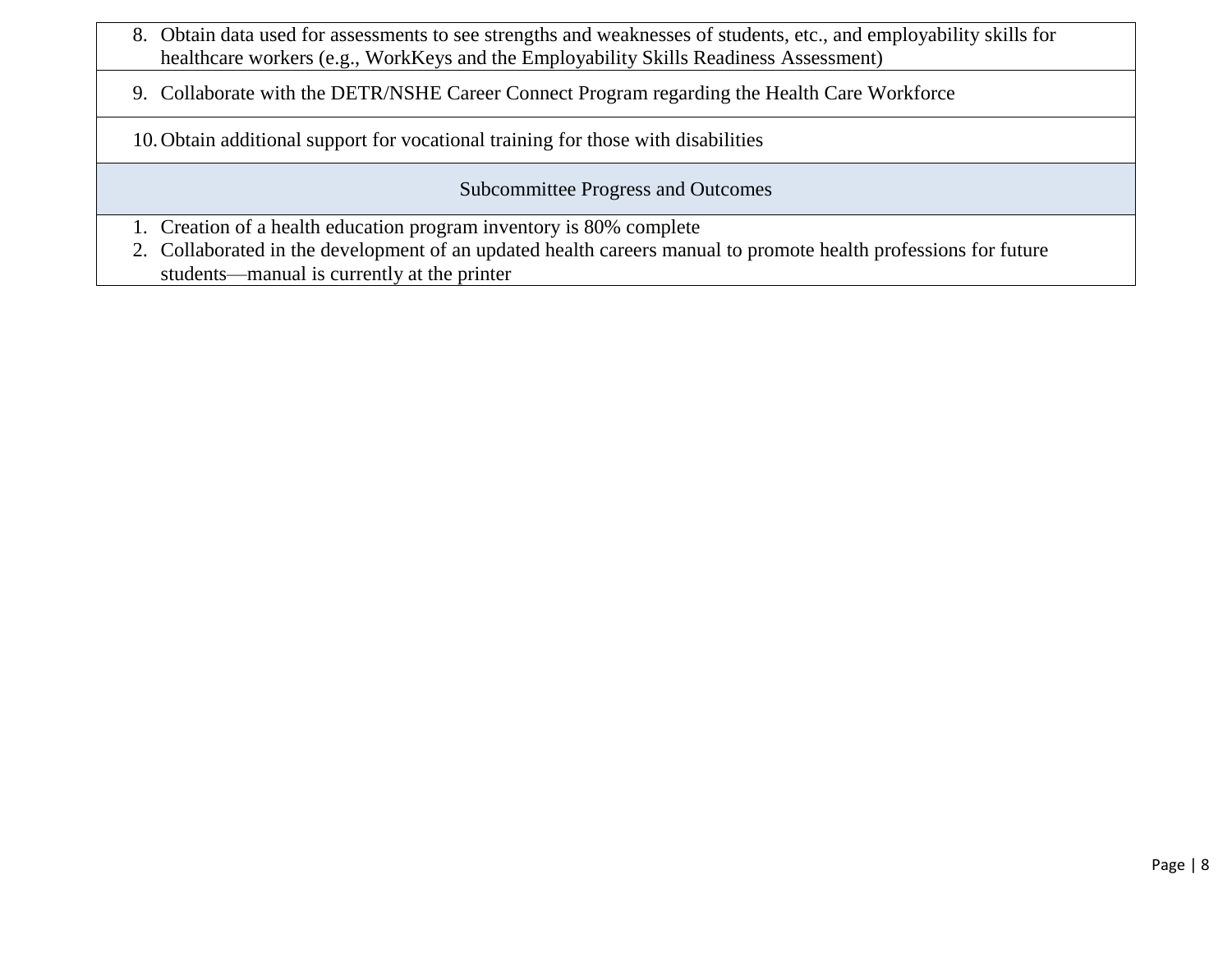### **Grants and Resources Subcommittee (Subcommittee transitioning to Ad-Hoc Committee)**

Subcommittee Charge *(Previously Specific Duties)*

Review and recommend workforce development funding and appropriate training curriculum, activities and skills credential certifications

Identify, recommend and support applications for federal and other funding opportunities available for health care sector job training and education programs

Generate public and private resources (including but not limited to grants) to support the healthcare sector's work projects

Coordinate and collaborate with the Governor's Workforce Investment Board and DETR staff to develop proposed criteria for health care sector-related RFPs for general or specific health care -related workforce funding opportunities

Maintain coordination with and provide regular updates to the full Health and Medical Services Sector Council

#### Subcommittee Objectives

- 1. Develop an evergreen RFP template with generic criteria for DETR to use for health care sector-related general or specific health care-related workforce funding opportunities
- 2. Support grants awarded to the HCMS Sector Council or those that include the Council as a partner, by assisting with development of a strategic approach for generating related revenues and additional grant opportunities

3. Create awareness of the types of funding opportunities that would support the objectives of the HCMS Sector Council

4. Provide guidance and intelligence to DETR for the competitive grant process and selection, as requested

Subcommittee Progress and Outcomes

1. An evergreen RFP template with generic criteria for DETR to use for health care sector-related general or specific health care-related workforce funding opportunities has been developed and already being used by DETR. (completed 10/10/13)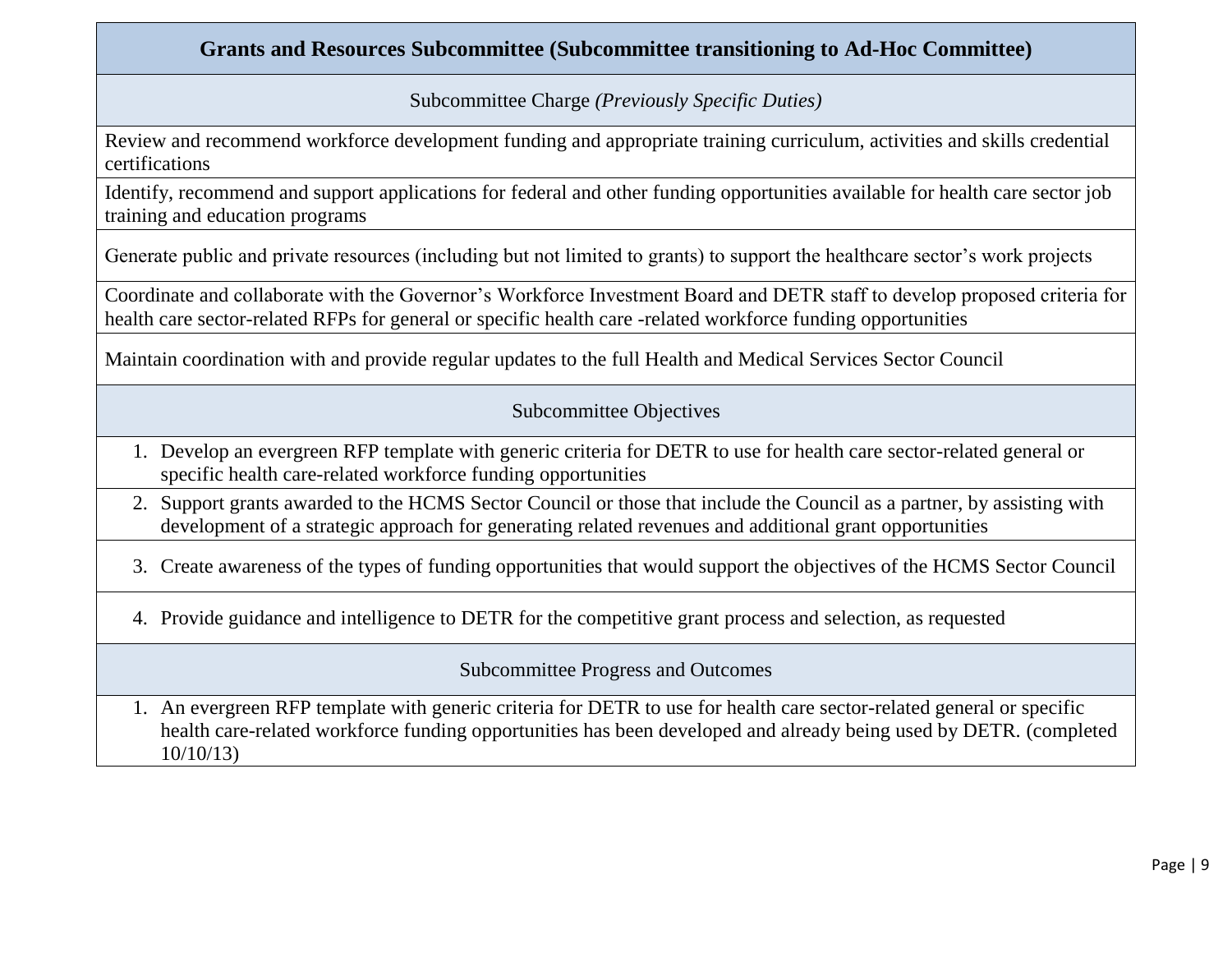## **Economic Development Subcommittee (Pending name change)**

Subcommittee Charge *(Previously Specific Duties)*

Identify the critical jobs, skill and competencies needed by the workforce of the healthcare industry sectors of Nevada

Support the development of health workforce supply and demand analysis

Coordinate with GOED healthcare specialist to brainstorm potential economic growth and development opportunities within the healthcare sector and support GOED efforts as needed

Maintain coordination with and provide regular updates to the full Health and Medical Services Sector Council

Subcommittee Objectives

- 1. Determine current and future health care workforce industry demand
- 2. Conduct analysis of survey data and make recommendations to DETR as appropriate
- 3. Prioritize target job opportunity and training areas
- 4. Develop a plan to identify the impact of ACA and HIT on the health care workforce in collaboration with other health care professional associations
- 5. Share information with other health care sector council subcommittees to support a cohesive strategic plan

Subcommittee Progress and Outcomes (Deliverables)

- 1. Develop and conduct statewide surveys of current and future health workforce industry demand
- 2. Revised and made suggestions re: the Governor's Office of Economic Development (GOED) business sector survey and discussed distribution plans (completed 8/8/13)
- 3. Conducted final review of GOED's Business Sector Survey and facilitated survey distribution to hospitals
- 4. Evaluate and prioritize the GOED survey data results to develop next steps and timeline
- 5. Establish a process to maintain and regularly update the GOED survey to ensure the data remain a useful tool for